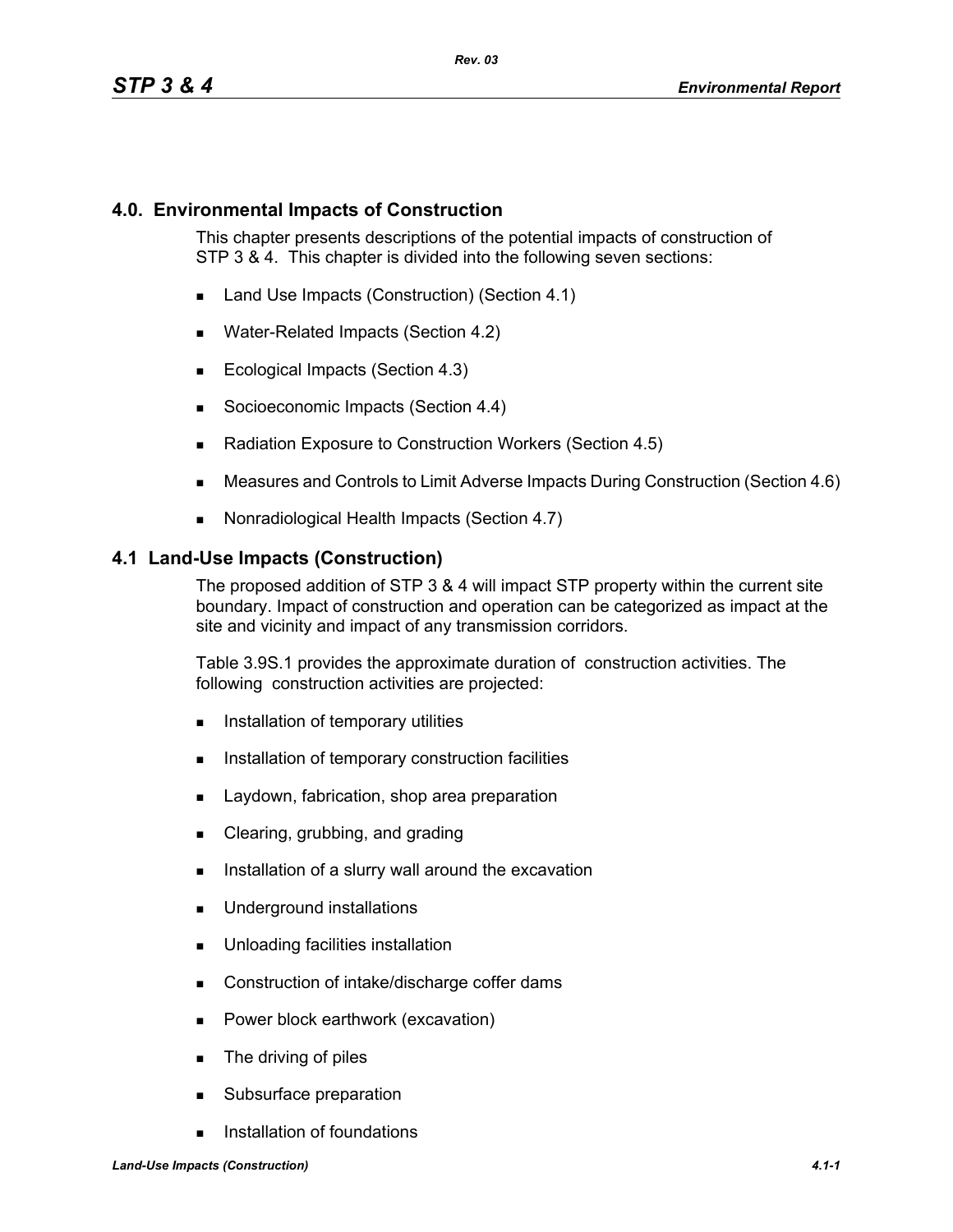*Rev. 03*

- **Placement of backfill, concrete, or permanent retaining walls supporting safety** related SSC's within an excavation
- In-place assembly, erection, fabrication or testing
- Construction of main power block building/structures
- **EXECT** Circulating water intake and pump house
- Ultimate heat sink cooling towers and pump houses

Upon completion of construction activities, surface and subsurface features would be restored in accordance with landowner and permit/consent requirements (Subsection 3.9S.2.11).

Construction activities and potential land-use impacts to the site and vicinity are presented in Subsection 4.1.1. Potential impacts along transmission corridors and offsite areas are addressed in Subsection 4.1.2. Subsection 4.1.3 describes potential impacts of the proposed project construction activities associated with historical and cultural resource properties at the site and vicinity.

## **4.1.1 The Site and Vicinity**

## **4.1.1.1 Impact Assessment (direct)**

Before construction of STP 1 & 2 in the early 1980s, land within the site boundary would have been classified as agricultural, forest, or rangeland (see Figure 2.2-1 and Table 2.2-1). Subsection 2.2.1.1 identifies land-use classification at the site based on NOAA categories. Of the approximately 12,220 acres within the STP property (Table 2.2-1), approximately 57.5% comprises water, 33.1% agricultural land, 8.8% forest land, with the remaining land use (0.7%) classified as rangeland. Cattle are permitted to graze on a small portion of STP land adjacent to the Colorado River. This area is located just within the eastern boundary of the STP property, south of the STP barge slip.

Land use within six miles of the STP site is discussed in Subsection 2.2.1. Land use is predominantly agricultural, but there is also commercial fishing in the lower Colorado River, East and West Matagorda Bays,Gulf Intracoastal Waterway, and the Gulf of Mexico (Reference 4.1-1). Recreational use areas within six miles of the STP site include the Lower Colorado River Authority (LCRA) Park.

All temporary and new permanent facilities associated with the construction of STP 3 & 4 are located within the existing STP site boundary, on land areas previously disturbed by construction (Reference 4.1-2). STPNOC concludes that the site landuse impacts upon completion of all construction activities would be SMALL and would not warrant mitigation.

Land directly affected by construction would be confined to the existing site and only those transmission corridors contained within the site boundary (fenceline). There are no new offsite transmission lines or corridors required to support STP 3 & 4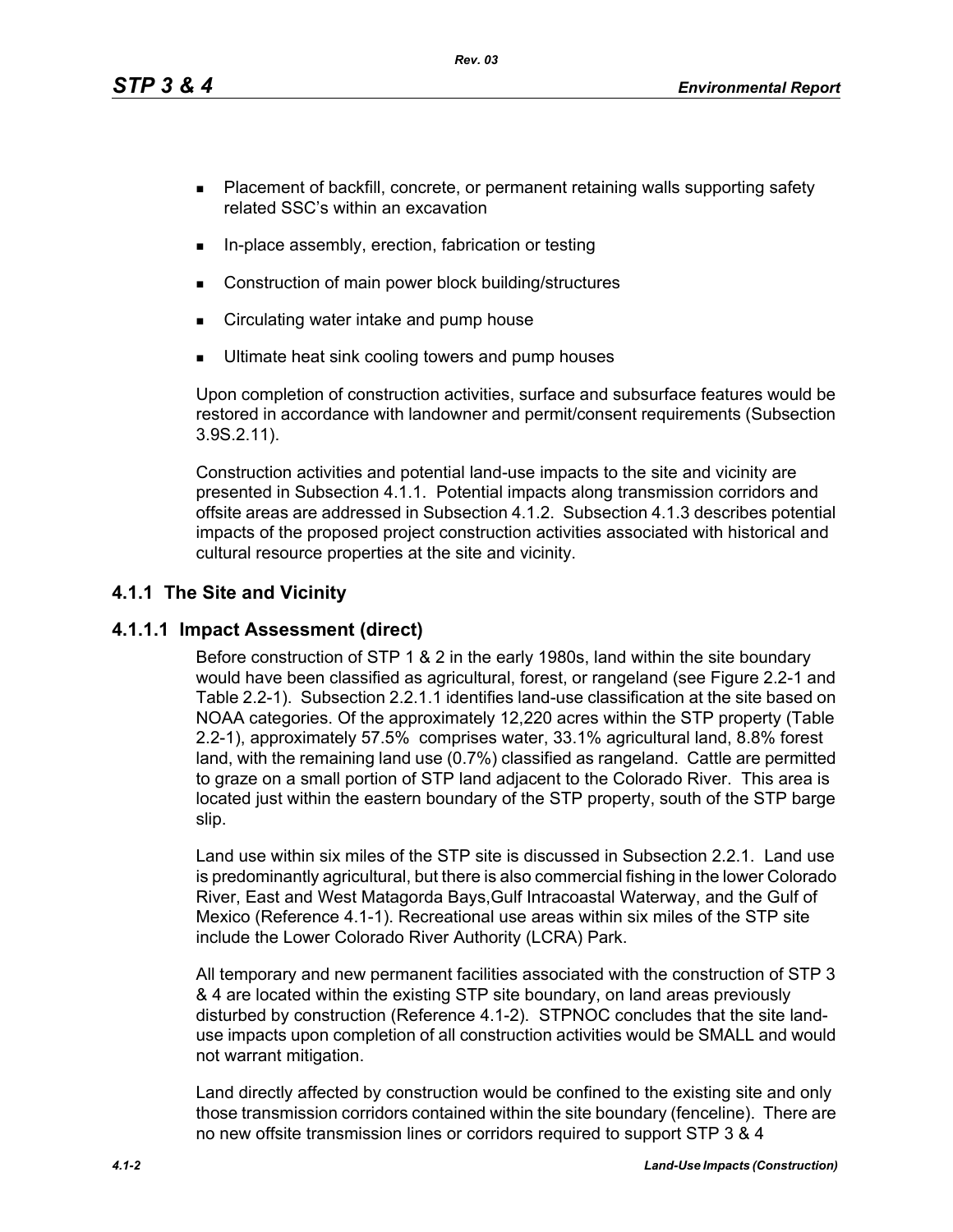(Subsection 2.2.2.2). Transmission lines and offsite areas are further discussed in Subsection 4.1.2. Areas that would be disturbed by site construction are located primarily to the west of the existing STP 1 & 2, as shown in Figure 3.9S-1.

Of the approximately 12,220 acres located within the site boundary (fenceline), approximately  $770540$  acres would be disturbed for long-term or short-term construction activities associated with construction of STP 3 & 4 and their supporting facilities. Since there is no zoning in Matagorda County, no rezoning would be required for this project (Reference 4.1-3). All land that would be impacted during construction of STP 3 & 4 is within the STP site boundary, and was previously disturbed during construction of STP 1 & 2 (References 4.1-2 and 4.1-4).

A heavy haul road would be constructed from STP 3 & 4 to the existing road to the barge slip to accommodate large construction vehicles (Subsection 3.9S.3.2). This heavy-haul road would be approximately 2.5 miles long and approximately 50 feet wide and provide access from the east side of the site to the west side of the site where construction of STP 3 & 4 would take place. The construction workforce would use the existing south extension from Farm-to-Market (FM) 521 to access STP 3 & 4 (see Figure 3.9S-1). The construction workforce would avoid the existing East Site Access Road in order to minimize disruption of traffic patterns to STP 1 & 2 (Subsection 3.9S.3.2).

Approximately 90300 acres of the approximately 770540 acres disturbed during site preparation and construction would be dedicated permanently to the new units and their supporting facilities (power block, cooling tower, switchyard)(see Figure 3.9S1). The remaining disturbed acreage would be used for temporary construction facilities, laydown areas, construction parking areas, and borrow/spoil storage (Subsection 3.9S.3). Temporary construction laydown areas would be located to the north and south of the STP 3 & 4 power block construction area. Temporary construction facilities would also be located south of the STP 3 & 4 power block construction area. Construction parking lots and borrow/soil storage would generally be to the west of the new STP 3 & 4 construction area. The acres of land that would be dedicated to the new units and their supporting facilities are indicated in Table 4.1-1. The permanent structures and facilities include:

- Road and rail construction
- **Security construction**
- **Reactor Building**
- Control Building
- **Turbine Building**
- Fire Protection pump house
- Radwaste Building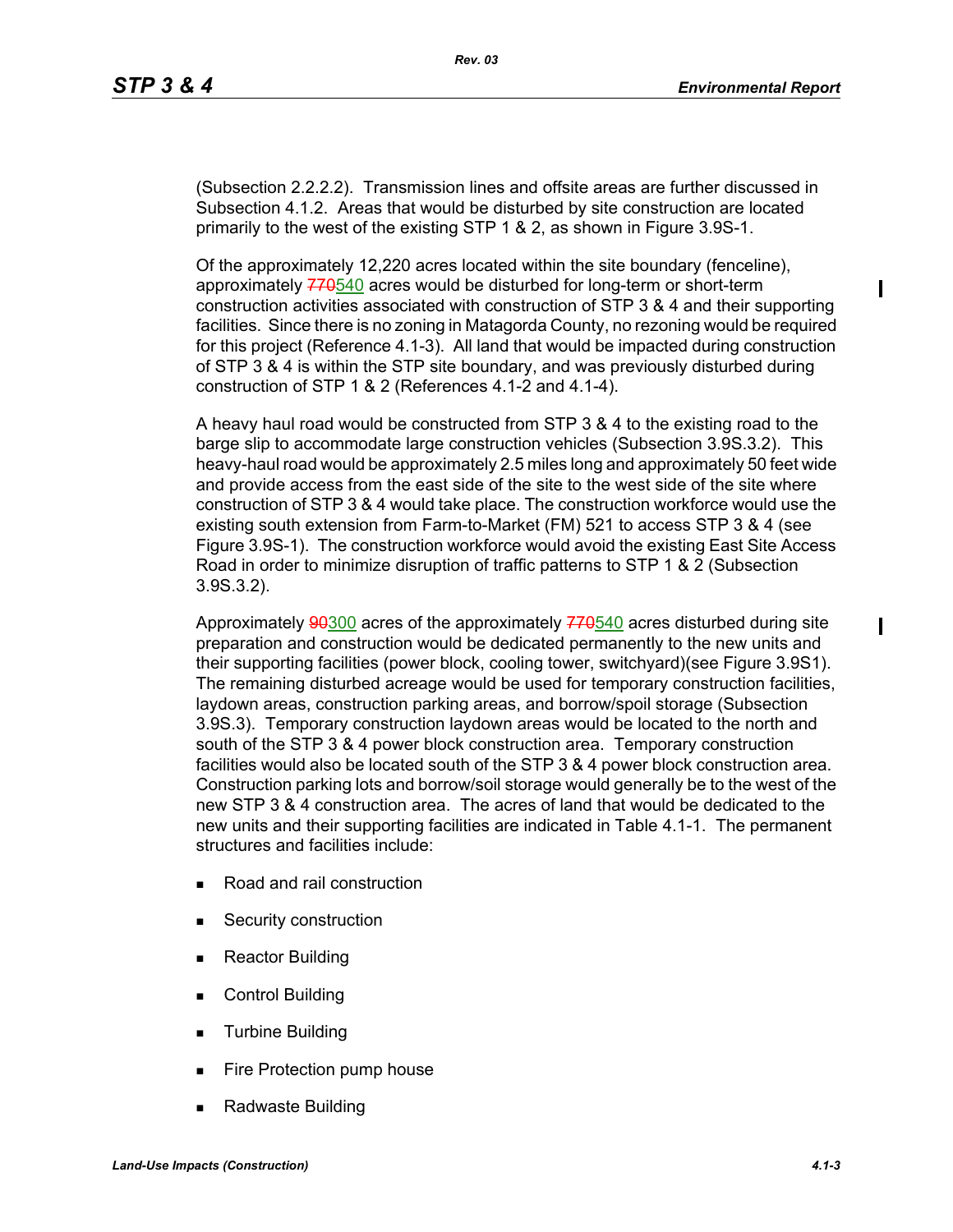- Service Building
- Switchyard and installation of the main transformers
- Administration, simulator, and training facility buildings
- Circulating water intake, discharge, and pump house
- Ultimate Heat Sink (UHS) basins, cooling towers and UHS pump houses (hereafter called cooling tower)
- Yard tanks

No existing utilities cross the STP property. Upon completion of construction activities, surface and subsurface features would be restored in accordance with landowner and permit/consent requirements (Subsection 3.9S.2.11).

All site preparation and construction activities would be conducted in accordance with federal, state, and local regulations. As described in Subsection 3.9S.2, STPNOC would acquire all necessary permits and authorizations and implement environmental controls (such as a Storm Water Pollution Prevention Plan [SWPPP] in accordance with Texas Pollutant Discharge Elimination System [TPDES] program) before earth disturbing activities begin. Site preparation and construction activities that would affect land use include clearing, grubbing, excavating, grading and stockpiling. Measures used to limit adverse impacts during construction are outlined in Table 4.6-1.

Permanently disturbed areas within the site would be contoured and stabilized in accordance with design specifications. When necessary, revegetation would comply with site maintenance and safety requirements. Methods to stabilize areas, prevent erosion and sedimentation, and reduce polluted runoff would comply with applicable laws, regulations, permit requirements, good engineering and construction practices, and recognized Best Management Practices (BMPs). The State of Texas does not have their own Storm Water Management BMP handbook; however, all construction sites with a disturbed area of one acre or larger are required to comply with the Clean Water Act requirements to reduce polluted runoff. These requirements include coverage under the State of Texas TPDES permit, development and implementation of a SWPPP, weekly inspections and documentation of runoff controls, and notification of regulatory authorities when the site has been stabilized. Applicable industry guidance would be followed to reduce stormwater quantity, improve stormwater quality, and protect receiving water and downstream areas.

Construction activities within the site would not take place within a floodplain (Reference 4.1-5). However, the STP property is located almost entirely within the coastal zone as defined by the Texas Coastal Management Program (CMP) (Figure 2.2-1), therefore SMALL to MODERATE construction impacts would take place within the coastal zone (Subsection 2.2.1.1). Additional impacts to land secondarily affected by construction are discussed in Section 4.1. To mitigate impacts, STPNOC would maintain communication with local and regional governmental and nongovernmental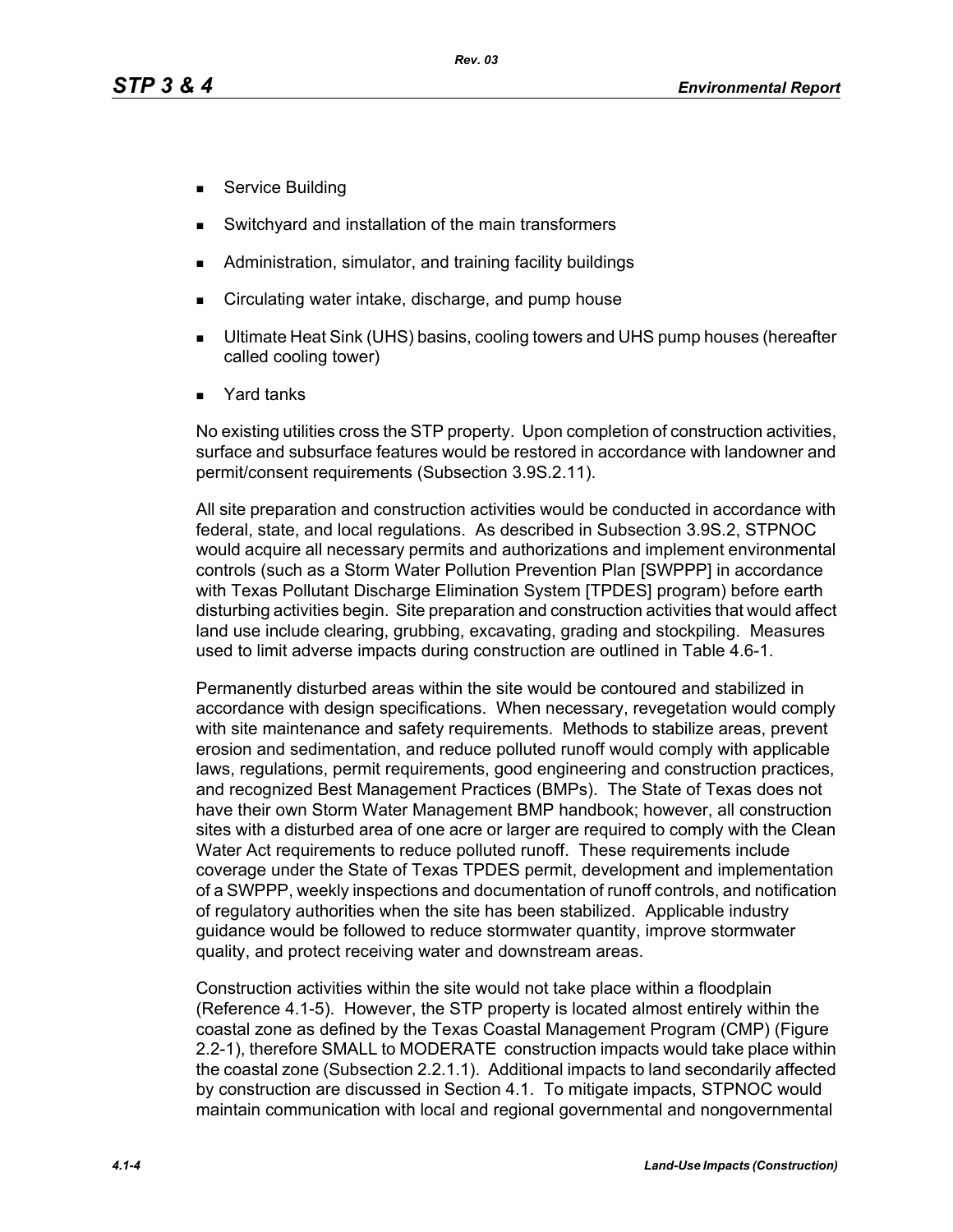organizations (e.g., LCRA, FEMA, etc.) to verify that construction activities comply with applicable laws and regulations.

Approximately 114127.6 acres of non-jurisdictional and man-made wetlands can be found on the STP site (Figure 2.4-3). The man-madeMan-made wetlands totaling 110 acres (Reference 4.1-1) are located approximately 1800 feet north of the essential cooling pond. These wetlands would not be disturbed by construction activities. Non $j$ urisdictional Other wetland areas (a total of  $4229$ , equaling  $3.917.6$  acres) are found on the STP site approximately 5000 feet southwest of STP 2, and approximately 500 feet northwest of the Main Cooling Reservoir berm. The non-jurisdictional wetlands are located innear areas designated as temporary laydown, construction office, construction parking, and spoil areas. To the extent practical, these These sites will be avoided and protected during the construction phase, thus limiting direct impacts. STP would use silt fences and other erosion control devices, as needed, to help mitigate the possibility of surface water runoff from proposed construction activities impacting the STP site's surface water drainage features. (for more information, see Subsection 4.3.1.1).

Care would be taken so that sensitive areas are not impacted by other construction activities. As shown in Figure 3.9S-1, where possible, locations for temporary construction facilities have been carefully selected to avoid man-made or nonjurisdictionalnatural wetland areas within the STP property.

STPNOC has surveyed this area for threatened and endangered species as described in Subsection 2.4.1 and has found that permanent and temporary land use changes at the site as a result of construction of STP 3 & 4 would not result in adverse impacts to either federal or state-list of endangered or threatened species, nor critical habitats (see Subsection 4.3.1.1).

NUREG-1555 acknowledges that impact on less than 500 (1235 acres) usually has minor effects. Since the expected impact at STP encompasses only 770540 acres of land the impact is expected to be minor.

## **4.1.1.2 Land-Use Plans**

There are no federal, state, regional, or county land-use plans for this area. Since there is no zoning in Matagorda County, no rezoning would be required for this project (Reference 4.1-3). The Matagorda County Economic Development Corporation (MCEDC) has prepared a Strategic Plan for Economic Development (Reference 4.1- 6) that covers the communities of: Bay City and Van Vleck, Blessing, Markham and Midfield, City of Matagorda, Matagorda County, Selected Rural Areas, Palacios, Sargent, and Wadsworth. The intent of the plan is to help bring new business activity to Matagorda County and actively plan for future economic development (to include planning for infrastructure needs to support economic growth). A portion of the plan also highlights the need for regional land use planning. Subsection 2.5.2.3 provides an analysis of land-use impacts attributed to potential increased population and tax revenues to Matagorda and Brazoria Counties.

I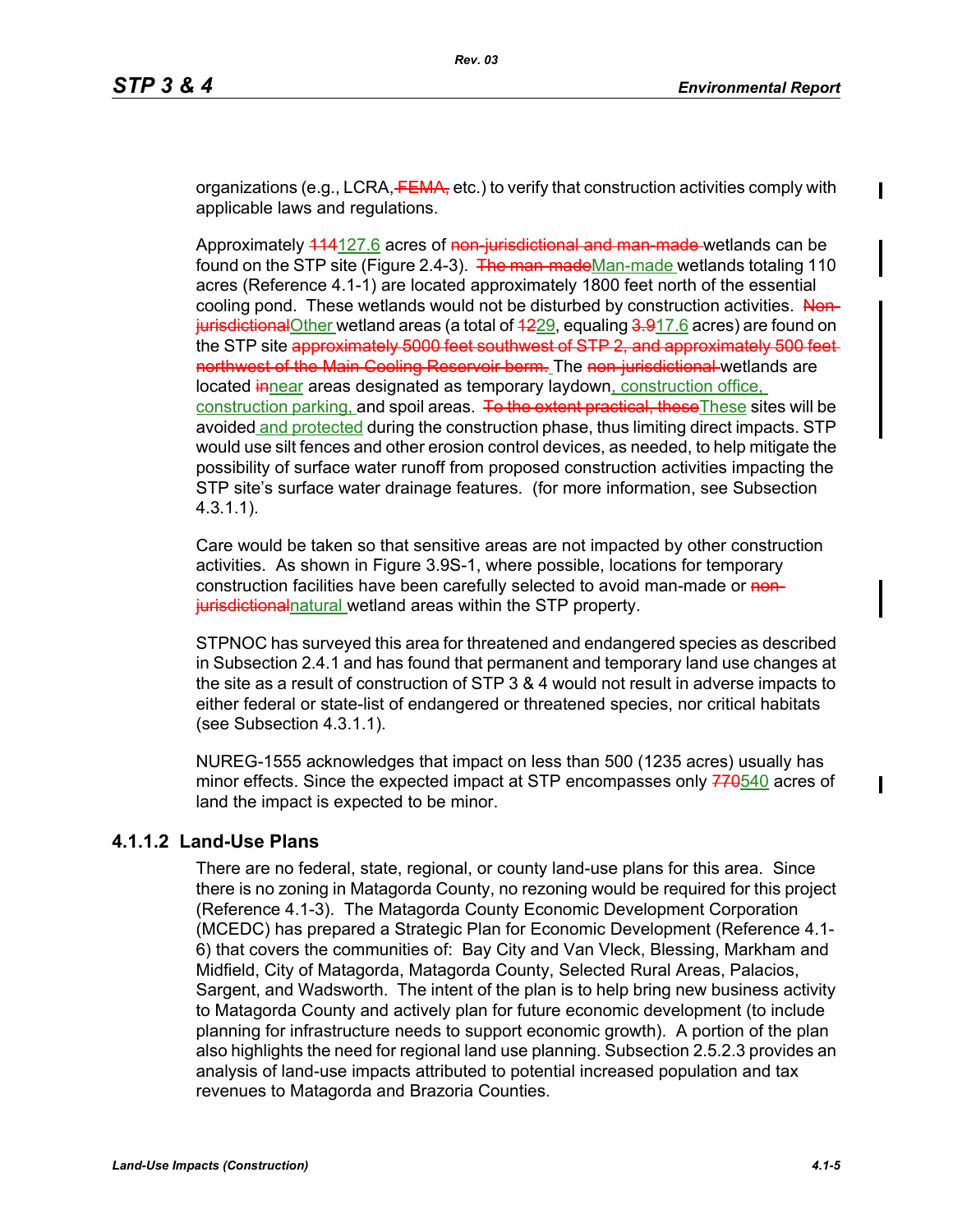*Rev. 03*

ı

STPNOC concludes that impacts to land-use planning in the vicinity would be SMALL, but would maintain communication with local and regional governmental and nongovernmental organizations to disseminate project information in a timely manner. Recipients of this information would be given the opportunity to perform their decisionmaking with the understanding that, (1) a percentage of the land converted for this construction project could be permanently dedicated to its new use and, (2) other converted land could become available for other uses upon construction completion, and they would be able to plan accordingly.

## **4.1.1.3 Site Restoration and Management Actions**

Mitigation measures, designed to lessen the impact of construction activities, would be specific to erosion control, controlled access roads for personnel and vehicular traffic, and restricted construction zones. The site preparation work would be completed in two stages. The first stage would consist of stripping, excavating, and backfilling the areas occupied by the structure and roadways. The second stage would consist of developing the site with the necessary facilities to support construction, such as construction offices, warehouses, trackwork, large unloading facilities, water wells, construction power, construction drainage, etc. In addition, temporary structures would be razed and holes would be filled. Grading and drainage would be designed to avoid erosion during the construction period.

Action would be taken to restore areas consistent with existing and natural vegetation. A total of approximately  $770540$  acres would be required for construction facilities including permanent facility structures and laydown. To the extent possible, STP roads would be used for construction traffic. If necessary, temporary stone roads would be installed along with site grading and drainage facilities. This would permit an all weather use of the site for travel and storage of materials and equipment during construction.

Other potential environmental impacts that may be created by preconstruction and construction activities as well as associated measures and controls to limit those impacts are discussed in Section 4.6.

## **4.1.2 Transmission Corridors and Off-Site Areas**

As discussed in Subsection 2.2.2, no new off-site transmission corridors are planned for STP 3 & 4. A study completed by the Electric Reliability Council of Texas concluded that the existing transmission system from STP into Houston is acceptable with some changes to conductor size from STP to the Hillje switchyard and on some transmission lines to Houston.

Within the STP site boundary, STP 3 & 4 would require the addition of a 345 kilovolt switchyard and the rerouting of one 345 kV transmission line that is currently connected to Bay No. 1 of the existing switchyard for STP 1 & 2. The transmission lines would run from the new switchyard for STP 3 & 4, back into the switchyard for STP 1 & 2 (which would be expanded) and then run offsite. The new onsite transmission corridor right-of-way between the new switchyard for STP 3 & 4 and the existing switchyard for STP 1 & 2 would be approximately 600 feet wide and take up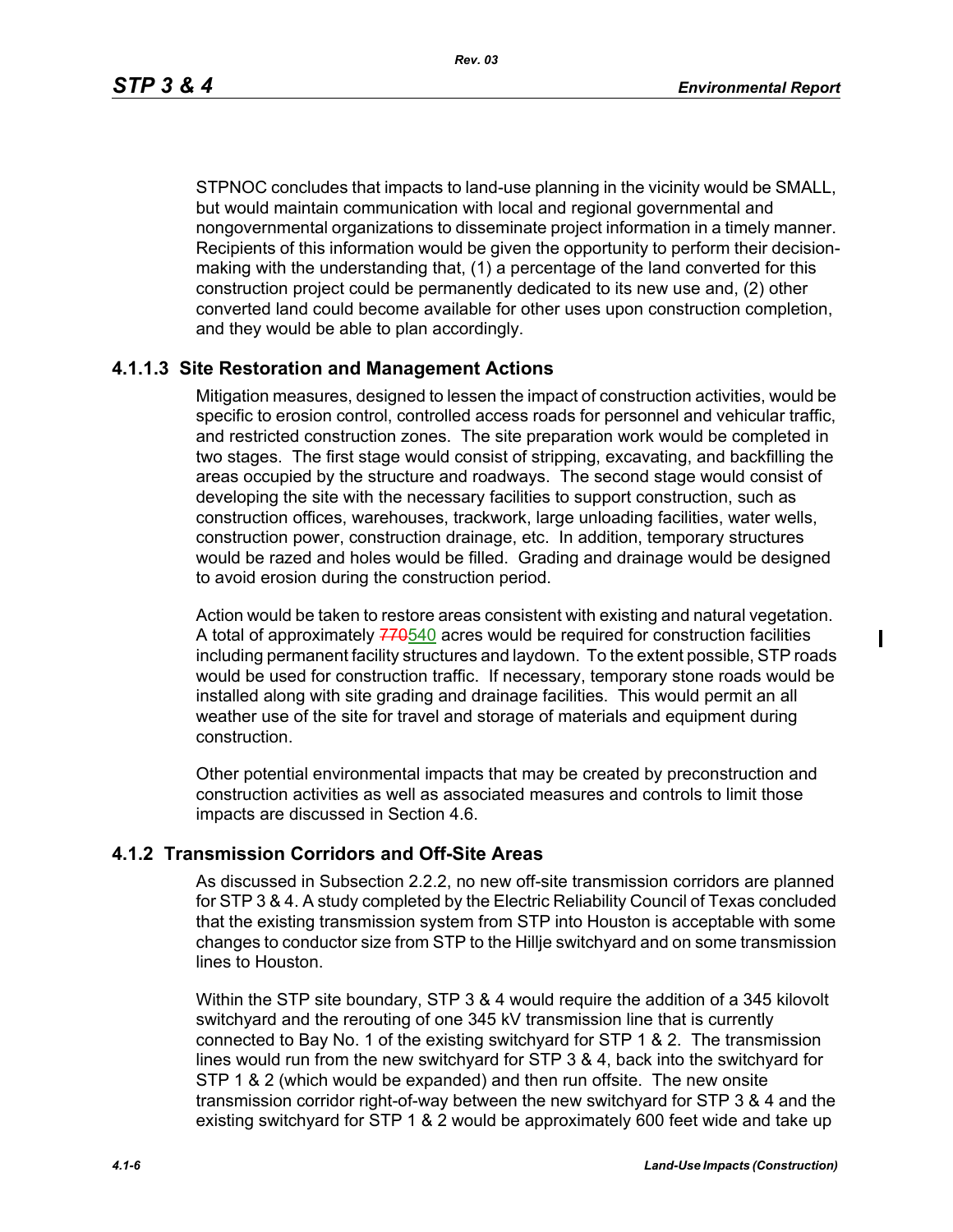approximately 12 acres of land. Construction activities associated with the new onsite switchyard and connecting transmission lines would occur in areas disturbed for construction activities associated with STP 1 & 2. Therefore, STPNOC concludes that impacts would be SMALL and not warrant mitigation.

Because additional offsite transmission corridor rights-of-way would not be required as a result of construction of STP 3 & 4, STPNOC estimates that land use impacts to transmission corridors and offsite areas would be SMALL and not warrant mitigation.

#### **4.1.3 Historic Properties**

Cultural resource investigations conducted in 1975 before construction of STP 1 & 2 determined that the study area did not include any resources that were listed on or eligible for listing on the National Register of Historic Places. Based on a review of the National Historic Preservation Act as applicable to the STP site, no resources of local, regional, or state significance were located in the study area. The study area in the 1975 investigations included sufficient acreage to construct two additional reactor units. Those findings and a determination that no historical properties or other significant cultural resources would be impacted by the proposed construction on STP 1 & 2 were included in the FES issued by the NRC in March 1975 (Reference 4.1-7).

Construction activities associated with STP 3 & 4 would be conducted immediately adjacent to the current STP plant on ground that was evaluated for cultural resources in 1975 and subsequently disturbed for construction activities associated with STP 1 & 2. As discussed in Subsection 2.5.3.1, it is unlikely that any historical properties or other significant cultural resources are within the area that would be impacted by construction of STP 3 & 4. A possible grave site is southeast of the lake, but it is more than four miles south-southwest of the proposed construction area. As discussed in Subsection 2.2.2.2, STP anticipates no changes to offsite corridors; therefore, there would be no impacts due to construction on the transmission corridors.

One historical property is 8.9 miles from the project site, other significant cultural resources are between 6.0 and 9.2 miles away, and 35 archaeological sites are between 4.1 and 10 miles away (Reference 4.1-8). Because the closest known cultural resource is 4.1 miles from the proposed project site, and the new reactors would be constructed next to the existing STP 1 & 2, there would be no impact to the historical cultural setting of these resources due to construction of STP 3 & 4.

STPNOC concludes that construction impacts to historical or cultural resources would be SMALL and not warrant mitigation.

The Texas Historical Commission replied on January 19, 2007 that no historic properties would be affected by STP 3 & 4 (See Appendix A [Reference 4.1-9]). During any ground-disturbing activities for the proposed project, if cultural resources are discovered, activities would cease in the vicinity of the discovery and STPNOC would consult with the Texas State Historic Preservation Office (SHPO) in accordance with STPNOC's procedure for responding to unanticipated discovery of cultural resources.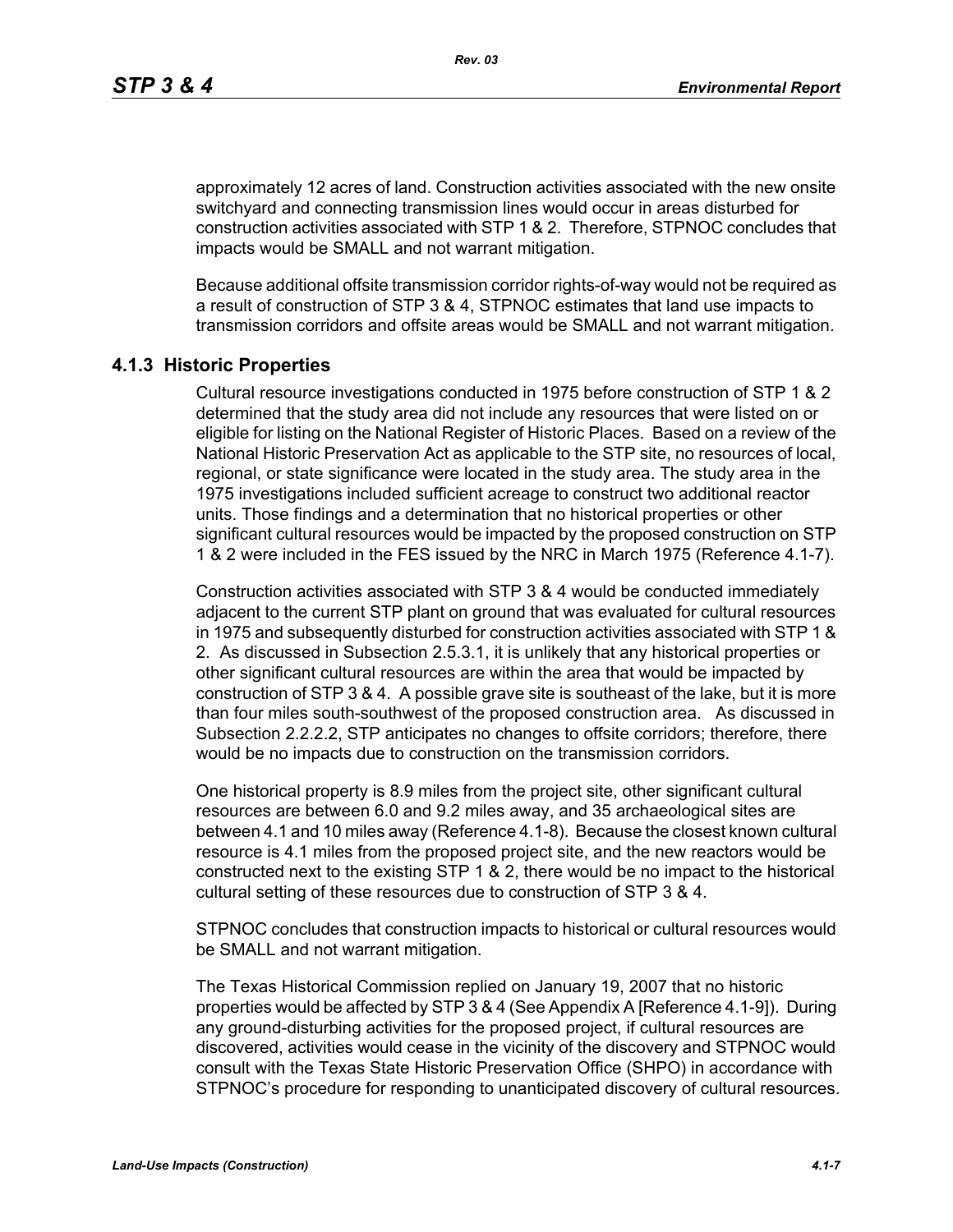## **4.1.4 References**

- 4.1-1 "2005 Annual Environmental Operating Report," STPNOC (South Texas Project Nuclear Operating Company) 2005.
- 4.1-2 United States Department of Agriculture and Natural Resources Conservation Service 2001. Soil Survey of Matagorda County, Texas. Available at http://soildatamart.nrcs.usda.gov/Manuscripts/TX321/0/ Matagorda.pdf, accessed January 16, 2007.
- 4.1-3 Texas Comptroller of Public Accounts Property Tax Division 2005. Appendix 7 – Matagorda County Appraisal District Self Evaluation Questionnaire. Available at http://www.window.state.tx.us/taxinfo/proptax/cadreports/asr/matagorda/ appendb.htm, accessed March 20, 2007.
- 4.1-4 STPNOC (South Texas Project Nuclear Operating Company) 1981. Historic Aerial Photos dated 10-28-75. 11-20-81, and undated (c. early 1980s).
- 4.1-5 "Ecological Survey Report Unit 3 and 4 Licensing Project, South Texas Project Electric Generating Station," Prepared for STP Nuclear Operating Company by ENSR Corporation, Houston, Texas, March 2007.
- 4.1-6 Matagorda County Economic Development Corporation (MCEDC) 2004, Strategic Plan for Economic Development, Matagorda County, 2005–2010.
- 4.1-7 "Final Environmental Statement for STP 1 & 2," NUREG-75/019.
- 4.1-8 "Matagorda County Project," Texas Archaeological Research Laboratory 2007. Letter with enclosures to Katherine Roxlau, TetraTech NUS, Inc., received from Jean L. Hughes, Records Conservator, Texas Archaeological Research Laboratory, University of Texas at Austin, Texas, January 19, 2007.
- 4.1-9 William Martin (Texas Historical Commission) January 19, 2007 response (stamp of approval) to letter from S. L. Dannhardt (STP) December 12, 2006 regarding STP 3 & 4.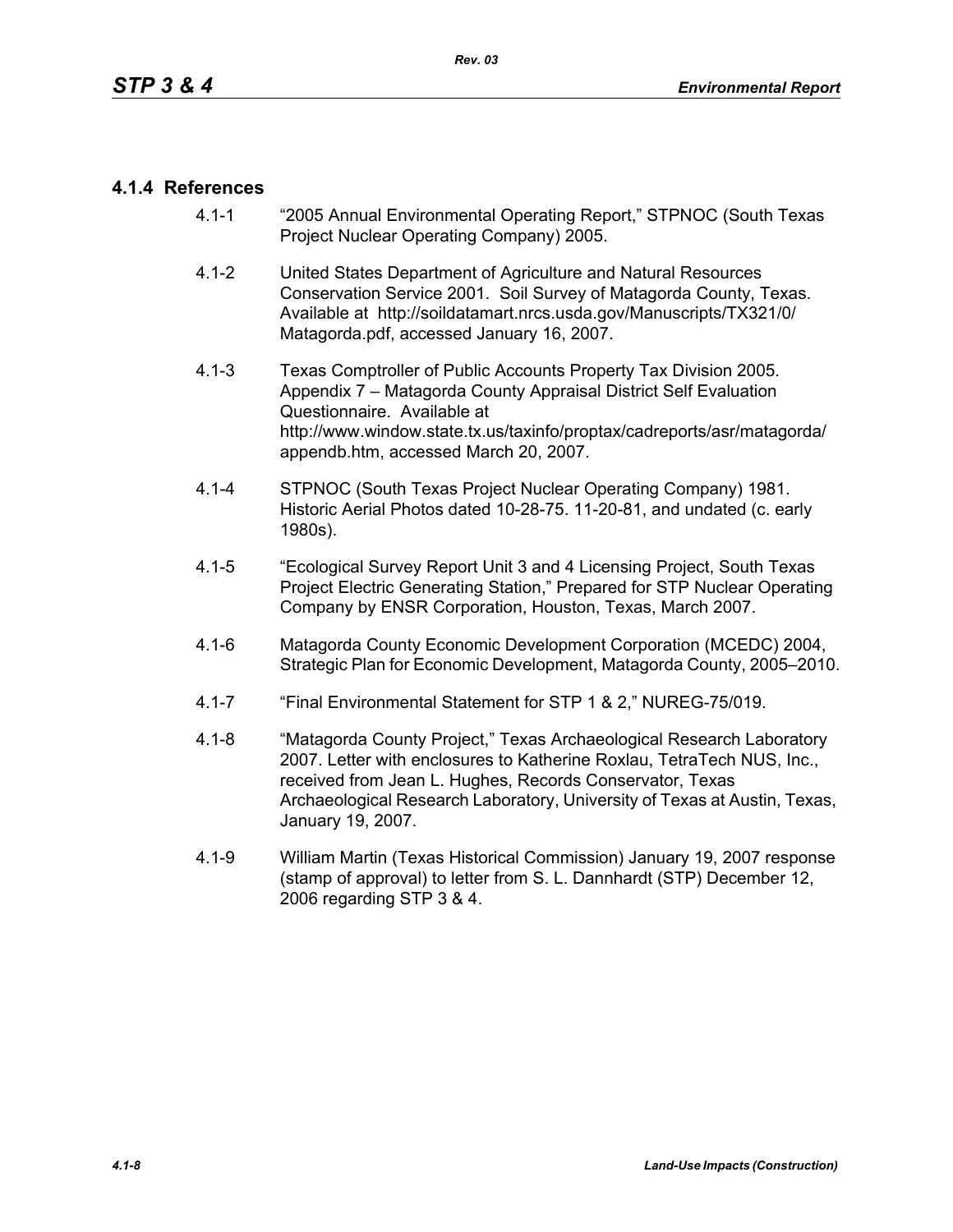$\mathbf l$ 

| <del>Construction Area</del>                | <b>Construction</b><br>Acreage (approx)      |  |
|---------------------------------------------|----------------------------------------------|--|
| Proposed STP 3 & 4 Power Block              | 54                                           |  |
| Concrete Batch Plant, Material Storage      | (including in facilities<br><del>area)</del> |  |
| <b>Proposed Switchyard</b>                  | <del>15</del>                                |  |
| <b>Construction Laydown/Facilities Area</b> | <del>320</del>                               |  |
| <b>Construction Parking Area</b>            | 89                                           |  |
| <b>Cooling Tower Area</b>                   | 44                                           |  |
| Connector transmission lines (on site)      | <del>12</del>                                |  |
| <b>Heavy Haul Road</b>                      | 45                                           |  |
| <b>Borrow and Spoil areas</b>               | 249                                          |  |
| <b>Total Acreage</b>                        | 768                                          |  |

# **Table 4.1-1 South Texas Project Construction Area Acreage**